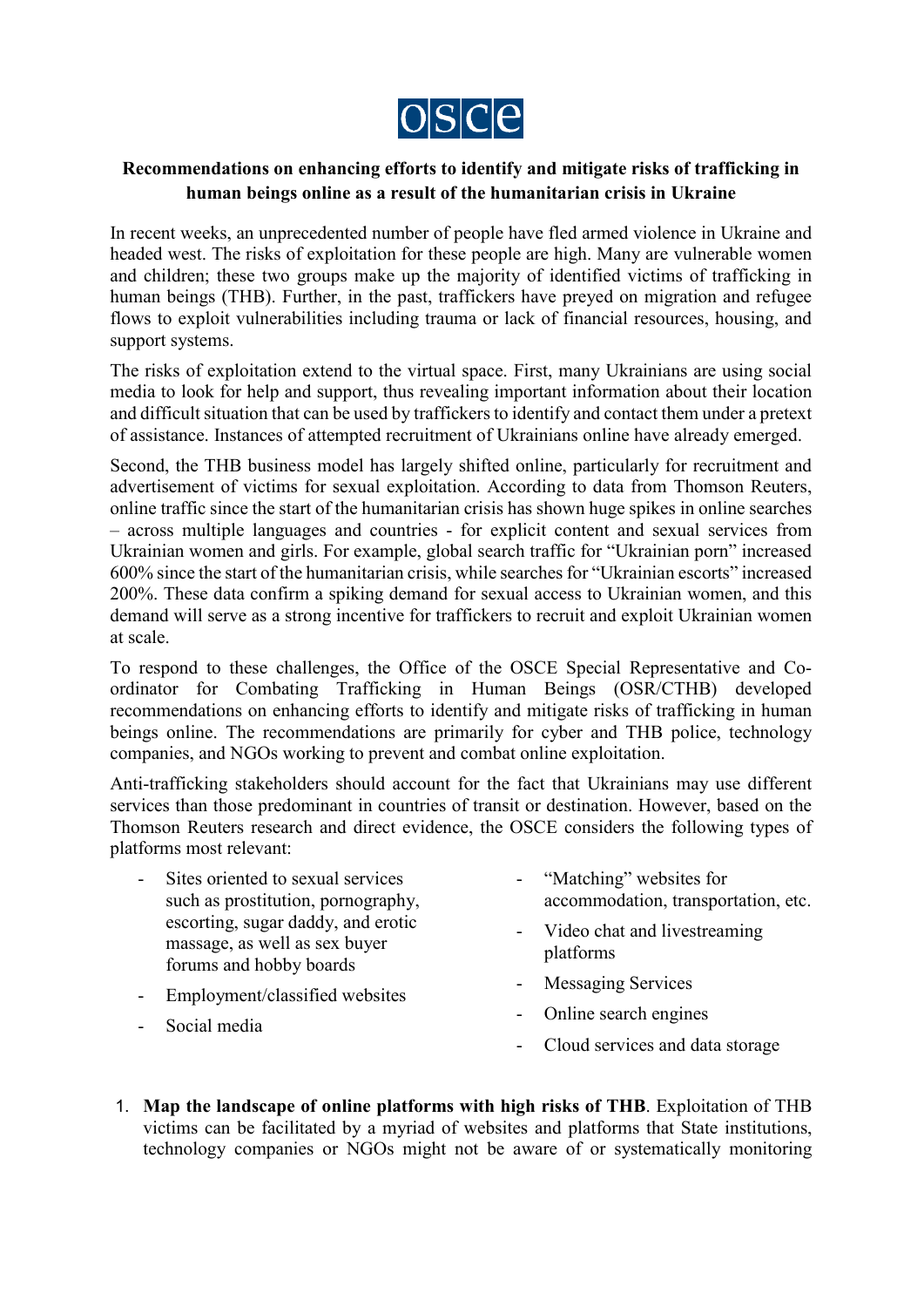(examples above). Mapping is important for all stakeholders in order to assess the scope and scale of risk online and to prioritize areas of intervention.

- 2. **Pro-actively monitor high-risk platforms for indicators and patterns of sexual exploitation online**. High-risk platforms should be monitored and analysed, preferably using data scraping and analysis software for indicators of human trafficking.
	- a. Monitoring should examine *larger scale trends* in the marketplace such as increases in advertisements for Ukrainian, east European/Slavic or "new" persons selling sex; increases of content related to Ukrainian/Eastern European/Slavic women on pornographic websites; and increases in online searches for Ukrainian pornography or escorts, and Ukrainian women or girls for sex/marriage/dates.
	- b. Monitors should also pay attention to *individual indicators* of potential exploitation such as grooming or recruiting behaviour on social media, or suspicious indicators on sexual service sites including inconsistent aliases or ages, frequent or restricted movement, third-party control, etc.
	- c. *Sex buyers forums* should be monitored by law enforcement (THB and/or cyber police) and NGOs in order to identify trends related to sexual exploitation of Ukrainian women, girls, men and boys. Monitoring such forums has proven to be an effective tool for identifying trends in marketplaces as well as potentially exploitative situations.
- 3. **Pro-active monitoring of indicators and patterns in job offers targeting Ukrainian citizens**. Traffickers may try to recruit victims with attractive job offers advertised online, particularly in light of financial hardships Ukrainian citizens are facing. Law enforcement, NGOs, and online employment advertising platforms must monitor their services for suspicious ads (such as low skill-high pay offers) that could serve as a cover to recruit vulnerable Ukrainians for exploitation. High-risk sectors include domestic work, caregiving services, agriculture, tourism, cleaning services, and construction.
- 4. **Establish highly visible reporting mechanisms** on online platforms to allow the public, including victims, to flag and report illicit and illegal content related to various forms of exploitation online, including of women and girls, men and boys from Ukraine. The reporting mechanism should specifically include options to flag for sexual exploitation or human trafficking to ensure targeted reporting and responses. Prohibited content must be removed expeditiously and referred to law enforcement or relevant NGOs as appropriate.
- 5. **Implement digital awareness-raising campaigns** targeting people from Ukraine seeking refuge about the risks of different forms of trafficking in human beings. Many online platforms and mobile applications have mechanisms to identify target audiences, such as geolocation of users in combination with language settings; these mechanisms can be used to provide advice and guidance to Ukrainians seeking refuge on how to avoid being exploitation or access assistance. The campaigns should be age and gender sensitive.
- 6. **Disable search results or search ads related to terms potentially linked to exploitation of Ukrainians, and instead serve awareness-raising ads**. A common method to look for explicit content or sexual services – including, as demonstrated by the data above, from Ukrainian women, girls, men and boys – is the use of search engines. In light of high risks of THB for sexual exploitation, technology companies providing search services should disable search results or search ads potentially related to exploitation of Ukrainians. Instead, companies – or NGOs – can use platforms to serve ads discouraging risky or exploitative behaviour involving Ukrainians, in line with Recommendation #5. Given the